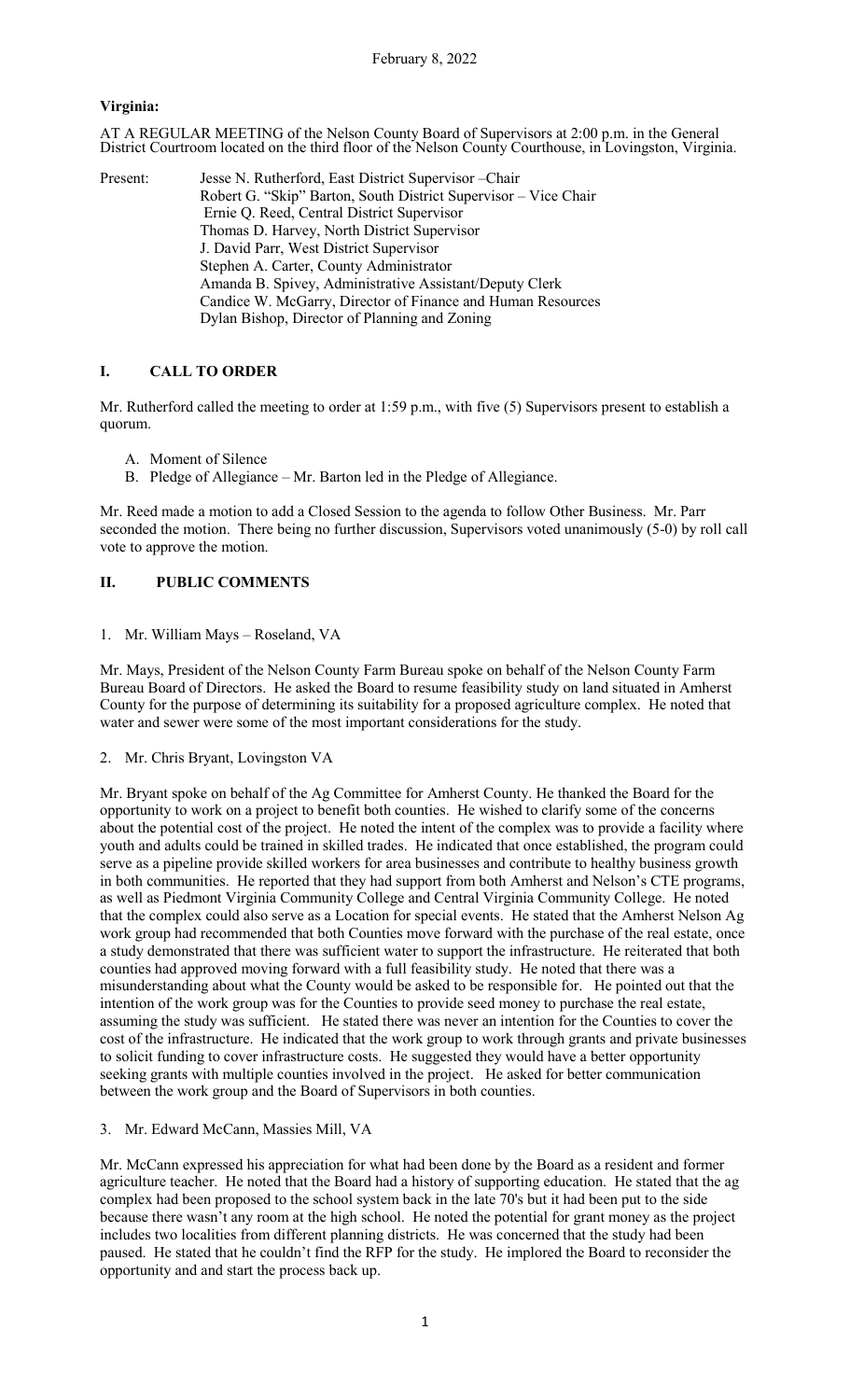4. Eric Bowen, Farmville, VA

Mr. Bowen introduced himself to the Board as the Virginia Cooperative Extension Animal Science Extension Agent for Amherst County as well as the Unit Coordinator for Nelson County. He thanked the Board for their support and introduced Ms. Grace Monger as the new A&R Horticulture Extension Agent in Nelson. He also announced that on February  $10<sup>th</sup>$ , there would be a 4-H agent.

5. Grace Monger, Arrington, VA

Ms. Monger introduced herself to the Board as the new agent. She stated that she recently had graduated from Virginia Tech with a Horticulture degree, a Viticulture minor and a Plant Health Sciences minor. Ms. Monger noted she was excited to be in Nelson. She noted she was raised on a beef farm in Rockingham County.

### **III. Consent Agenda**

Mr. Parr moved to approve the Consent Agenda as presented and Mr. Barton seconded the motion. There being no further discussion, Supervisors unanimously (5-0) by roll call vote to approve the motion and the following resolutions were adopted:

A. Resolution **R2022-08** Minutes for Approval

# **RESOLUTION R2022-08 NELSON COUNTY BOARD OF SUPERVISORS APPROVAL OF MINUTES (December 14, 2021)**

**RESOLVED,** by the Nelson County Board of Supervisors that the minutes of said Board meeting conducted on **December 14, 2021** be and hereby are approved and authorized for entry into the official record of the Board of Supervisors meetings.

B. Resolution **R2022-09** Budget Amendment

# **RESOLUTION R2022-09 NELSON COUNTY BOARD OF SUPERVISORS AMENDMENT OF FISCAL YEAR 2021-2022 BUDGET NELSON COUNTY, VA February 8, 2022**

# **I. Appropriation of Funds (General Fund)**

| Amount       | <b>Revenue Account (-)</b> | <b>Expenditure Account (+)</b> |
|--------------|----------------------------|--------------------------------|
| 688.00       | 3-100-002404-0001          | 4-100-031020-5419              |
| 60,793.00    | 3-100-002404-0015          | 4-100-032020-5648              |
| \$194,205.67 | 3-100-009999-0001          | 4-100-093100-9206              |
| \$22,197.00  | 3-100-002404-0017          | 4-100-021060-3162              |
| \$277,883.67 |                            |                                |

# **II. Appropriation of Funds (School Fund)**

| Amount       | <b>Revenue Account (-)</b> | Expenditure Account $(+)$ |
|--------------|----------------------------|---------------------------|
| \$194,205.67 | 3-205-004105-0001          | 4-205-066100-9305         |
| \$250,000.00 | 3-205-002402-0077          | 4-205-064600-8000         |
| \$444,205.67 |                            |                           |

# **III. Transfer of Funds (General Fund Non-Recurring Contingency)**

| Amount | <b>Credit Account (-)</b> | Debit Account $(+)$ |
|--------|---------------------------|---------------------|
| 200.00 | 4-100-999000-9905         | 4-100-035030-3001   |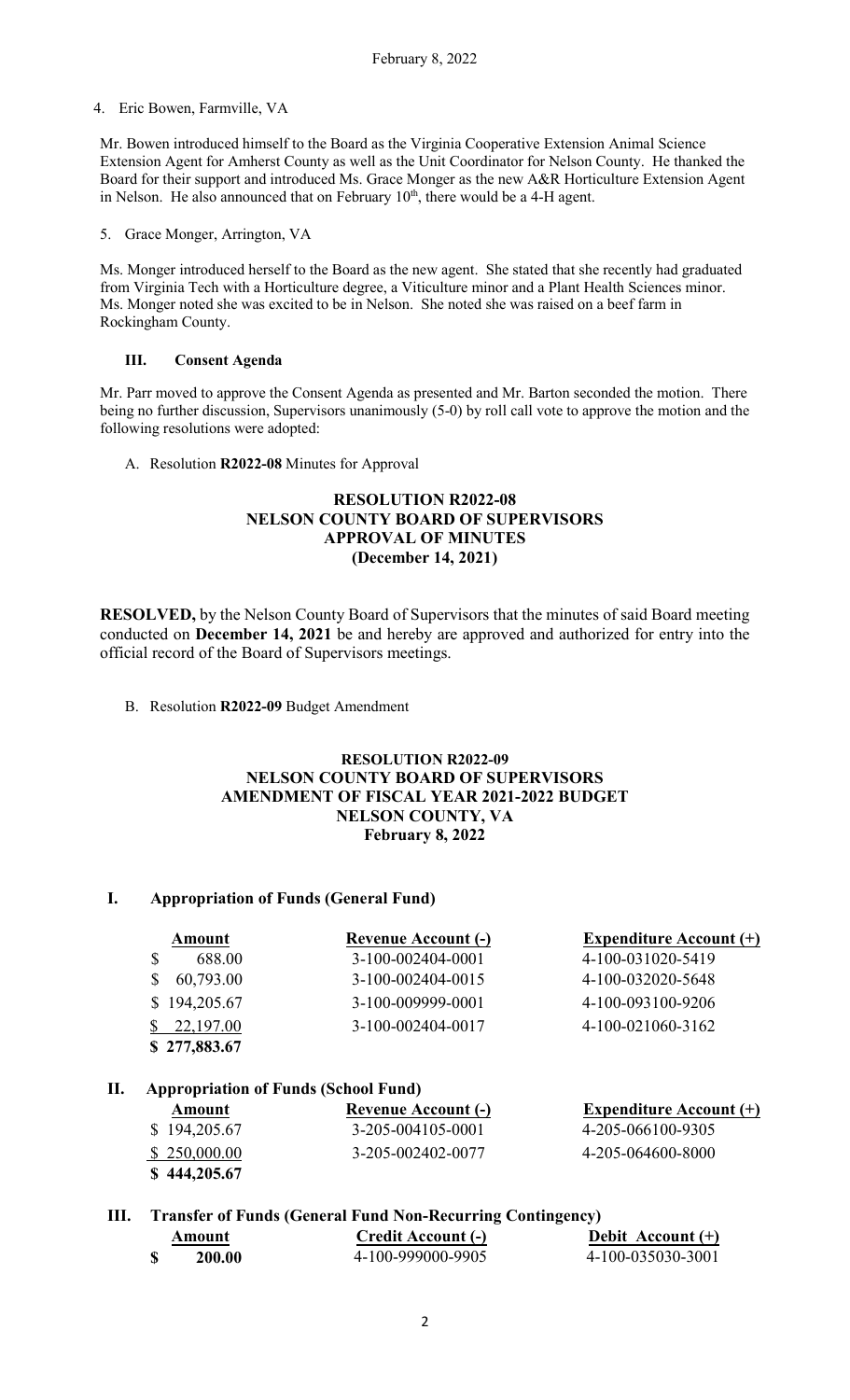**IV**

**. Transfer of Funds (Employee Benefits, Worker's Compensation, & Departmental)** 

|               | Amount    | <b>Credit Account (-)</b> | Debit Account (+) |
|---------------|-----------|---------------------------|-------------------|
| \$            | 15,614.00 | 4-100-091030-5616         | 4-100-012010-1001 |
| $\mathcal{S}$ | 147.00    | 4-100-091030-5616         | 4-100-012010-2006 |
| $\mathbb{S}$  | 818.00    | 4-100-091030-5615         | 4-100-012010-2011 |
| $\mathbf S$   | 16,579.00 |                           |                   |
| $\mathbb{S}$  | 8,485.00  | 4-100-091030-5616         | 4-100-012090-1001 |
| $\mathbb{S}$  | 552.00    | 4-100-091030-5616         | 4-100-012090-2001 |
| $\mathbb{S}$  | 448.00    | 4-100-091030-5616         | 4-100-012090-2002 |
| $\mathcal{S}$ | 115.00    | 4-100-091030-5616         | 4-100-012090-2006 |

# **IV. Transfer of Funds (Employee Benefits, Worker's Compensation & Departmental) Continued**

|                                                       | <b>Amount</b> | Credit Account (-) | Debit Account (+) |
|-------------------------------------------------------|---------------|--------------------|-------------------|
| \$                                                    | 730.00        | 4-100-091030-5615  | 4-100-012090-2011 |
| $\overline{\mathcal{L}}$                              | 469.00        | 4-100-091030-5616  | 4-100-012090-2013 |
| \$                                                    | 10,799.00     |                    |                   |
| \$                                                    | 6,761.00      | 4-100-091030-5616  | 4-100-012130-1001 |
|                                                       | 496.00        | 4-100-091030-5616  | 4-100-012130-2001 |
| $\begin{array}{c}\n\text{S} \\ \text{S}\n\end{array}$ | 940.00        | 4-100-091030-5616  | 4-100-012130-2002 |
|                                                       | 576.00        | 4-100-091030-5616  | 4-100-012130-2005 |
| $\frac{1}{2}$                                         | 744.00        | 4-100-091030-5615  | 4-100-012130-2011 |
| \$                                                    | 9,517.00      |                    |                   |
| \$                                                    | 10,459.00     | 4-100-091030-5616  | 4-100-012150-1001 |
| \$                                                    | 787.00        | 4-100-091030-5616  | 4-100-012150-2002 |
| $\frac{1}{3}$                                         | 141.00        | 4-100-091030-5616  | 4-100-012150-2006 |
|                                                       | 815.00        | 4-100-091030-5615  | 4-100-012150-2011 |
| $rac{S}{S}$                                           | 241.00        | 4-100-091030-5616  | 4-100-012150-2013 |
|                                                       | 12,443.00     |                    |                   |
| \$                                                    | 4,438.00      | 4-100-091030-5616  | 4-100-012180-1001 |
| 888                                                   | 340.00        | 4-100-091030-5616  | 4-100-012180-2001 |
|                                                       | 350.00        | 4-100-091030-5616  | 4-100-012180-2002 |
|                                                       | 794.00        | 4-100-091030-5615  | 4-100-012180-2011 |
|                                                       | 135.00        | 4-100-091030-5616  | 4-100-012180-2013 |
| \$                                                    | 6,057.00      |                    |                   |
| $\begin{array}{c}\n\text{S} \\ \text{S}\n\end{array}$ | 1,784.00      | 4-100-091030-5616  | 4-100-013020-1001 |
|                                                       | 667.00        | 4-100-091030-5615  | 4-100-013020-2011 |
|                                                       | 215.00        | 4-100-091030-5616  | 4-100-013020-2013 |
| \$                                                    | 2,666.00      |                    |                   |
| \$                                                    | 2,611.00      | 4-100-091030-5616  | 4-100-021010-1001 |
| \$                                                    | 206.00        | 4-100-091030-5616  | 4-100-021010-2001 |
| \$                                                    | 631.00        | 4-100-091030-5615  | 4-100-021010-2011 |
| $\boldsymbol{\mathsf{S}}$                             | 163.00        | 4-100-091030-5616  | 4-100-021010-2013 |
| \$                                                    | 3,611.00      |                    |                   |
| \$                                                    | 3,576.00      | 4-100-021060-2005  | 4-100-021060-1001 |
| \$                                                    | 552.00        | 4-100-021060-2001  | 4-100-021060-1001 |
| \$                                                    | 947.00        | 4-100-091030-5615  | 4-100-021060-2011 |
| $\overline{\mathbb{S}}$                               | 1,824.00      | 4-100-091030-5616  | 4-100-021060-2013 |
| \$                                                    | 6,899.00      |                    |                   |
| \$                                                    | 19,931.00     | 4-100-091030-5616  | 4-100-022010-1001 |
| \$                                                    | 715.00        | 4-100-091030-5616  | 4-100-022010-2001 |
| \$                                                    | 1,124.00      | 4-100-022010-2002  | 4-100-022010-2011 |
| \$                                                    | 5,406.00      | 4-100-022010-2005  | 4-100-022010-2013 |
| $\frac{1}{2}$                                         | 167.00        | 4-100-022010-2005  | 4-100-022010-2006 |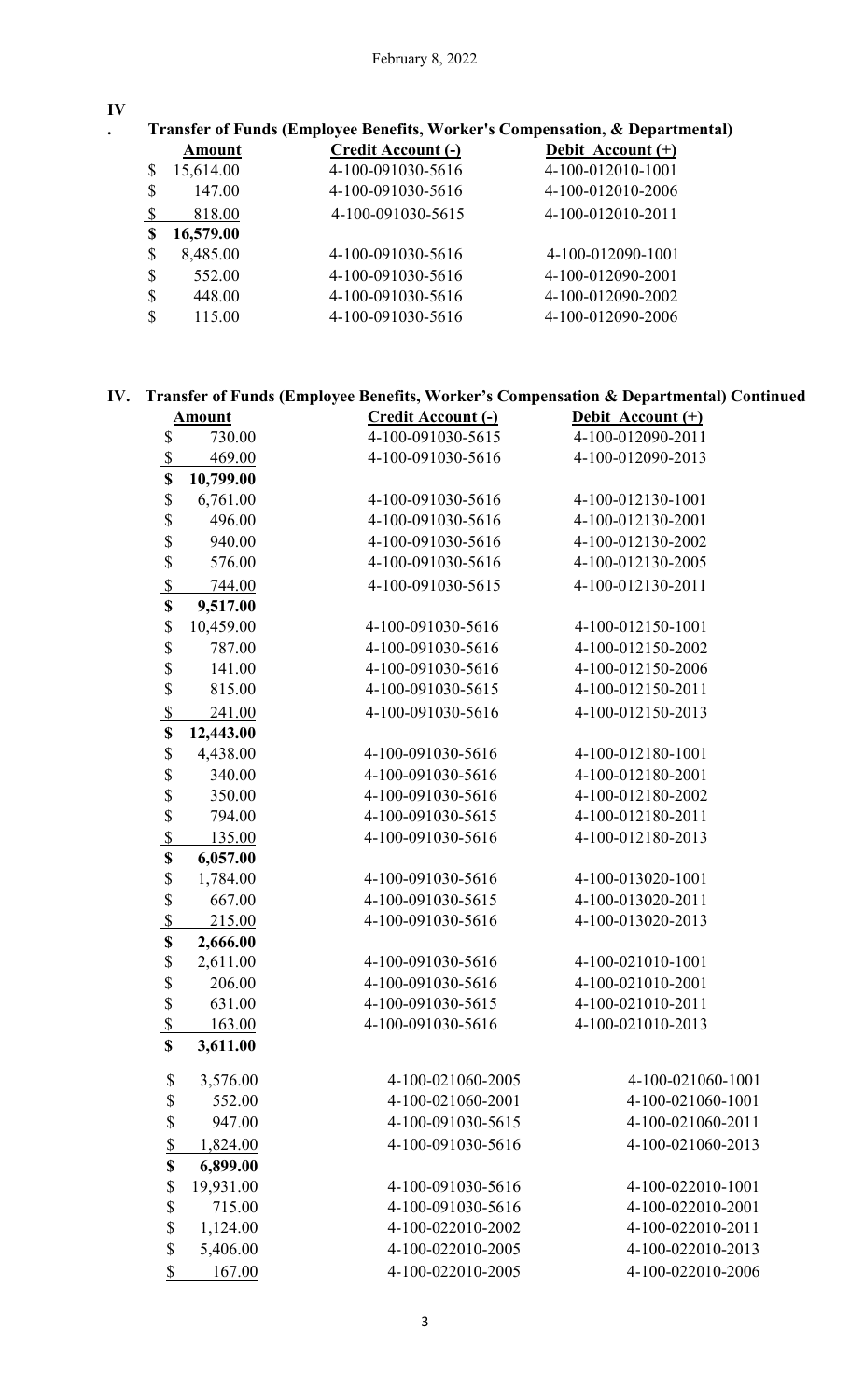**\$ 27,343.00** 

| <b>Amount</b>             |           | Credit Account (-) | Debit Account (+) |
|---------------------------|-----------|--------------------|-------------------|
| \$<br>3,745.00            |           | 4-100-091030-5616  | 4-100-032030-1001 |
| \$                        | 288.00    | 4-100-091030-5616  | 4-100-032030-2001 |
| \$                        | 452.00    | 4-100-091030-5616  | 4-100-032030-2002 |
|                           | 402.00    | 4-100-091030-5615  | 4-100-032030-2011 |
| $\frac{\$}{\$}$           | 4,887.00  |                    |                   |
| \$                        | 10,198.00 | 4-100-091030-5616  | 4-100-034010-1001 |
| \$                        | 778.00    | 4-100-091030-5616  | 4-100-034010-2001 |
| \$                        | 136.00    | 4-100-091030-5616  | 4-100-034010-2006 |
| \$                        | 1,264.00  | 4-100-091030-5615  | 4-100-034010-2011 |
| \$                        | 985.00    | 4-100-091030-5616  | 4-100-034010-2013 |
| \$                        | 13,361.00 |                    |                   |
| \$                        | 5,954.00  | 4-100-091030-5616  | 4-100-035010-1001 |
| \$                        | 24,734.00 | 4-100-091030-5616  | 4-100-042030-1001 |
| \$                        | 7,554.00  | 4-100-042030-2002  | 4-100-042030-1002 |
| \$                        | 7,870.00  | 4-100-042030-1003  | 4-100-042030-2013 |
| $\mathcal{S}$             | 1,835.00  | 4-100-091030-5615  | 4-100-042030-2011 |
| \$                        | 41,993.00 |                    |                   |
| \$                        | 11,564.00 | 4-100-043020-1005  | 4-100-043020-1001 |
| $\mathcal{S}$             | 1,241.00  | 4-100-043020-1005  | 4-100-043020-2002 |
| \$                        | 12,805.00 |                    |                   |
| \$                        | 3,133.00  | 4-100-091030-5616  | 4-100-071020-1001 |
| \$                        | 237.00    | 4-100-071020-2005  | 4-100-071020-2001 |
| $\boldsymbol{\mathsf{S}}$ | 610.00    | 4-100-091030-5615  | 4-100-071020-2011 |
| \$                        | 3,980.00  |                    |                   |
| \$                        | 5,477.00  | 4-100-091030-5616  | 4-100-081010-1001 |
| \$                        | 529.00    | 4-100-091030-5616  | 4-100-081010-2001 |
| \$                        | 1,675.00  | 4-100-091030-5615  | 4-100-081010-2011 |
| $\sqrt{\frac{2}{5}}$      | 513.00    | 4-100-091030-5616  | 4-100-081010-2013 |
| \$                        | 8,194.00  |                    |                   |
| $\boldsymbol{\mathsf{S}}$ | 6,293.00  | 4-100-081020-1004  | 4-100-081020-1001 |
| \$                        | 2,132.00  | 4-100-081020-1004  | 4-100-081020-2001 |
| \$                        | 759.00    | 4-100-081020-1004  | 4-100-081020-2002 |
| $\sqrt{\frac{2}{5}}$      | 291.00    | 4-100-091030-5615  | 4-100-081020-2011 |
| \$                        | 9,475.00  |                    |                   |

**IV. Transfer of Funds (Employee Benefits, Worker's Compensation & Departmental) Continued**

**\$ 196,563.00 Total** 

### **IV. PRESENTATIONS**

Mr. Rutherford asked if they could make an adjustment to the Agenda under V. and move item V. C. ahead of V. A. as there were several folks attending for the ag facility. The Board was in agreement of the change.

A. FY20-21 Audit Report

Mr. Matt McClaren of Robinson, Farmer, Cox Associates presented the FY21 audit performed for Nelson County. Mr. McClaren gave an overview of the necessary communications as required by law. He reported that there were no deficiencies found. He gave a clean opinion for FY2021. Mr. Barton asked to confirm that Nelson County received a clean bill of health and if that was normal. Mr. McClaren confirmed that was correct and should be typical for an organization that had been reporting for many years. The Board thanked Mr. McClaren for his report.

### B. VDOT Report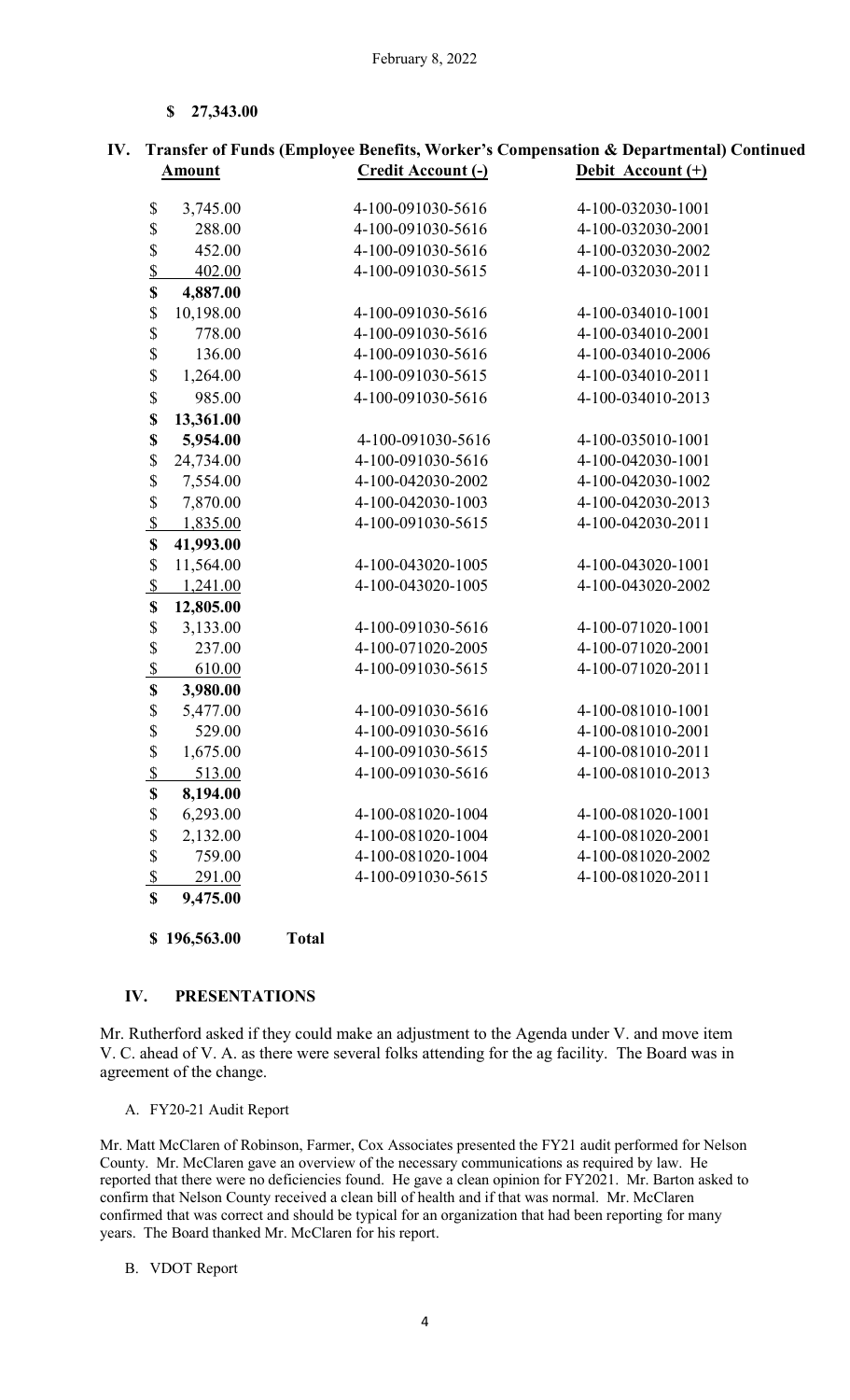Mr. Brown gave the following report:

Mr. Brown reported that the debris removal from the snow and ice storms was in process and should be finished in a few weeks. He noted that signs were complete on Route 655 on January  $12<sup>th</sup>$  for a 25 mph speed limit and a curve warning.

He noted they had been in communication with Mr. Carter on the porta johns at the Wayside. He reported they were hoping to have those in place in a few weeks.

He provided updates on the construction program for the current year and noted they would be hard surfacing Wilson Road, the remainder of Campbell's Mountain road and a one-mile section of North Fork Road.

Mr. Brown reported that VDOT would be working on revising the six-year plan in next month or so. He noted that in the previous year, they prioritized some additional unpaved roads bringing the total to seven (7). He indicated that they would pull the roads off of the list as they are prioritized and put them in the six-year plan. He reported that they hope to get to the remainder of Jack's Hill, Cedar Creek, Ball Mountain, and possibly one more.

Supervisors then discussed the following issues:

Mr. Barton:

Mr. Barton referred to a creek in Gladstone that had been blocked by debris and caused flooding.

Mr. Harvey:

Mr. Harvey had no VDOT issues to discuss.

Mr. Reed:

Mr. Reed thanked Mr. Brown for the 151 traffic counts. He asked if Mr. Brown had any inferences from the data. Mr. Brown noted he had not spent much time reviewing but would look into it further. Mr. Reed suggested they could discuss the data at the next meeting if the increases were significant and to what extent, as well as any options.

# Mr. Parr:

Mr. Parr had no VDOT issues to discuss.

### Mr. Rutherford:

Mr. Rutherford asked how long fiber lines would be installed along 29. Mr. Brown noted they were monitoring better and requests keep coming in. He indicated the VDOT continues to apply land use regulations and collecting the fees. He did note that it did increase the telefee portion in Nelson County for secondary roads.

### **V. NEW & UNFINISHED BUSINESS**

### C. Capital Improvement Projects – County Office Spaces

Mr. Rutherford asked Mr. Carter if he could start with the ag facility discussion. Mr. Carter explained that the Board had requested that staff work with the architectural consultants on a hydrology study of the proposed site to see if there was a sufficient water capacity for ag center. Mr. Carter noted that County staff had consulted with Architectural Partners and Hurt & Proffitt early that morning regarding the study. He indicated that the consultants would bring back a cost proposal to complete a water and sewer assessment, as well as a geotechnical assessment and initial input on road access. Mr. Carter noted that based on the preliminary architectural feasibility report on the scope of the project, it was estimated that the site would need about 24,400 gallons of water per day. Mr. Carter noted that once the proposal came back, staff would need the Board to authorize proceeding with the water and sewer assessment.

Mr. Rutherford asked about the comment pertaining to the RFP during public comments. Mr. Carter clarified that to his knowledge, the County had not received a request for the RFP pertaining to the ag center. He expressed that the County was happy to provide the RFP, noting that that RFP was for architectural services and this project came out of that. He then clarified that there was not a specific RFP for the ag center. Mr. Parr asked where they stood on moving forward with the study, asking whether they would wait for an updated price for the added water and sewer assessment, or they would continue moving forward. Mr. Carter stated that was up to the Board. Mr. Carter noted the substantial cost that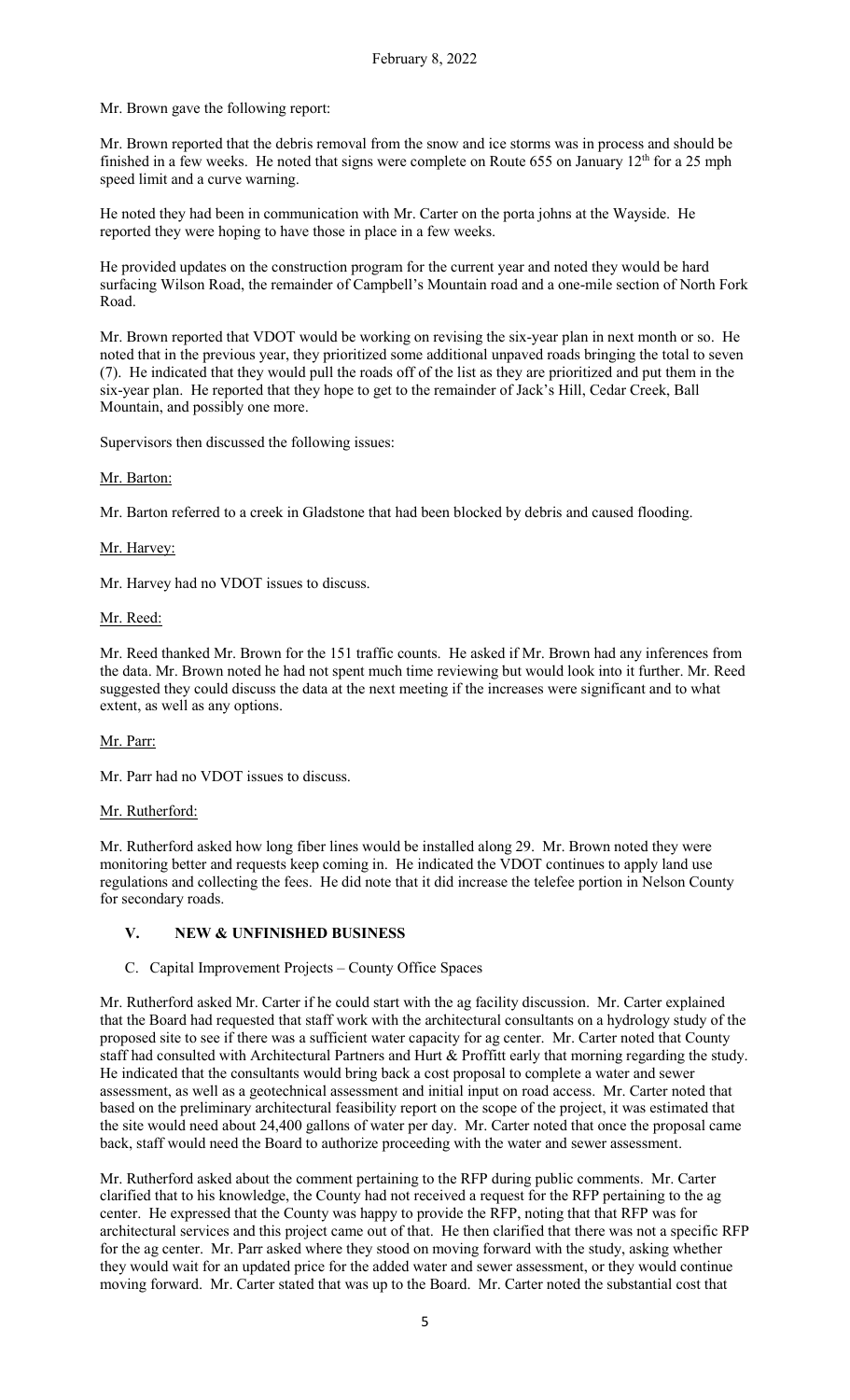could be incurred in adding in the additional work to evaluate the capacities of the site. Mr. Rutherford felt it would be important to provide access to the RFP and Mr. Carter agreed, noting it would be the addendum to the RFP.

Mr. Rutherford asked if it was possible for the Board could proceed with a not to exceed amount. Mr. Carter noted they could have a not to exceed amount or just authorize County staff to move forward. He indicated that the cost for the water, sewer, geotechnical and road access assessments could be significantly higher, especially as some of the services like well drilling would be contracted out. Mr. Parr felt the water assessment should be the first thing to do. Mr. Carter suggested that the sewer should also be looked at. Mr. Rutherford felt that would be appropriate. Mr. Carter noted they would have a cost proposal within a few weeks.

Mr. Rutherford asked if the ag feasibility study was still continuing. Mr. Carter noted it had been on hold since the December 7<sup>th</sup> planning session as it was understood that the Board wanted to wait and discuss the various capital projects during a January planning session. Mr. Carter added that the architect had indicated that there was an additional \$615,000 estimated for fire protection. Mr. Rutherford and Mr. Parr did not feel that the December  $7<sup>th</sup>$  meeting ended with putting a hold on the study.

Mr. Parr clarified that the ag committee was only looking to get help from the Counties to purchase the land and get the project started.

Mr. Barton asked what the cost share would be with Amherst. Mr. Carter noted it would be half as long as Amherst agreed to pay their half. Mr. Barton was concerned about how much input Nelson County would have with something that is not located in Nelson. Mr. Reed echoed Mr. Barton's concerns. He referenced the Chatham facility and felt like it was more like an agricultural business park. He did not feel that investing any additional funds were in the best interest of Nelson County. Mr. Parr reminded the Board that the setup for the control of the facility would have equal representation from Amherst and Nelson.

Mr. Rutherford felt it would be good to have some sort of consensus on how to proceed and whether to include the additional items for study. Mr. Parr felt that water should have been one of the things first looked at. Mr. Reed stated that if it is in Amherst and in Amherst's best interest, Amherst should pay for the study. Mr. Parr noted it was a joint venture and the cost should continue to be shared.

Mr. Rutherford asked if Mr. Carter would continue to proceed with the initial study. Mr. Carter said yes, if that was the Board's direction, noting it had been paused while Board evaluated all capital improvement projects. Mr. Rutherford felt they needed a clear action to move forward or not.

Mr. Parr moved to instruct staff to continue with the feasibility study with the addition the assessment of water, sewer, geotechnical and transportation. Mr. Harvey seconded the motion and there being no further discussion, Supervisors voted (3-2) by roll call vote to approve the motion with Mr. Barton and Mr. Reed voting no.

The Board took a brief recess.

Mr. Carter brought back an updated plan to the Board for Social Services and included the McGinnis building offices (Building Inspections and Planning and Zoning). Mr. Carter indicated that the site plan showed areas for future expansion. He then provided two floor plans and preliminary cost estimates:

Social Services (6,000 square feet) and McGinnis offices (3,100 square feet) - \$3,126,600 Social Services (6,500 square feet) and McGinnis offices (3,100 square feet) - \$3,243,600

Mr. Carter noted that the Building official, Chuck Miller, had suggested an addition of square footage. Mr. Carter reiterated to the Board that adjustments could be made in the final design, and if the Board approved to proceed, the architects would meet with departments to finalize plans and cost estimates.

Mr. Carter referenced work that had been done several years earlier by Massie Saunders and Hurt and Proffitt for a geotechnical analysis and noted they would have Mr. Saunders and Hurt and Proffitt pull the old information if available to review in regards to any concerns about bedrock at the site.

Mr. Carter explained that if the Board wished to move forward with the project, because of the limitations with the procurement act, the Board would either need to certify that it was in the county's best interest to continue to work with Architectural Partners for the project, or issue a new RFP for the project to solicit architectural services again. He noted that County staff had been in discussions with Davenport and Sands Anderson about financing and the potential to make the Virginia Resources Authority's Summer Pool. Mr. Carter noted the project was within the County's fiscal capacity, but it depended on what other projects the Board may wish to do.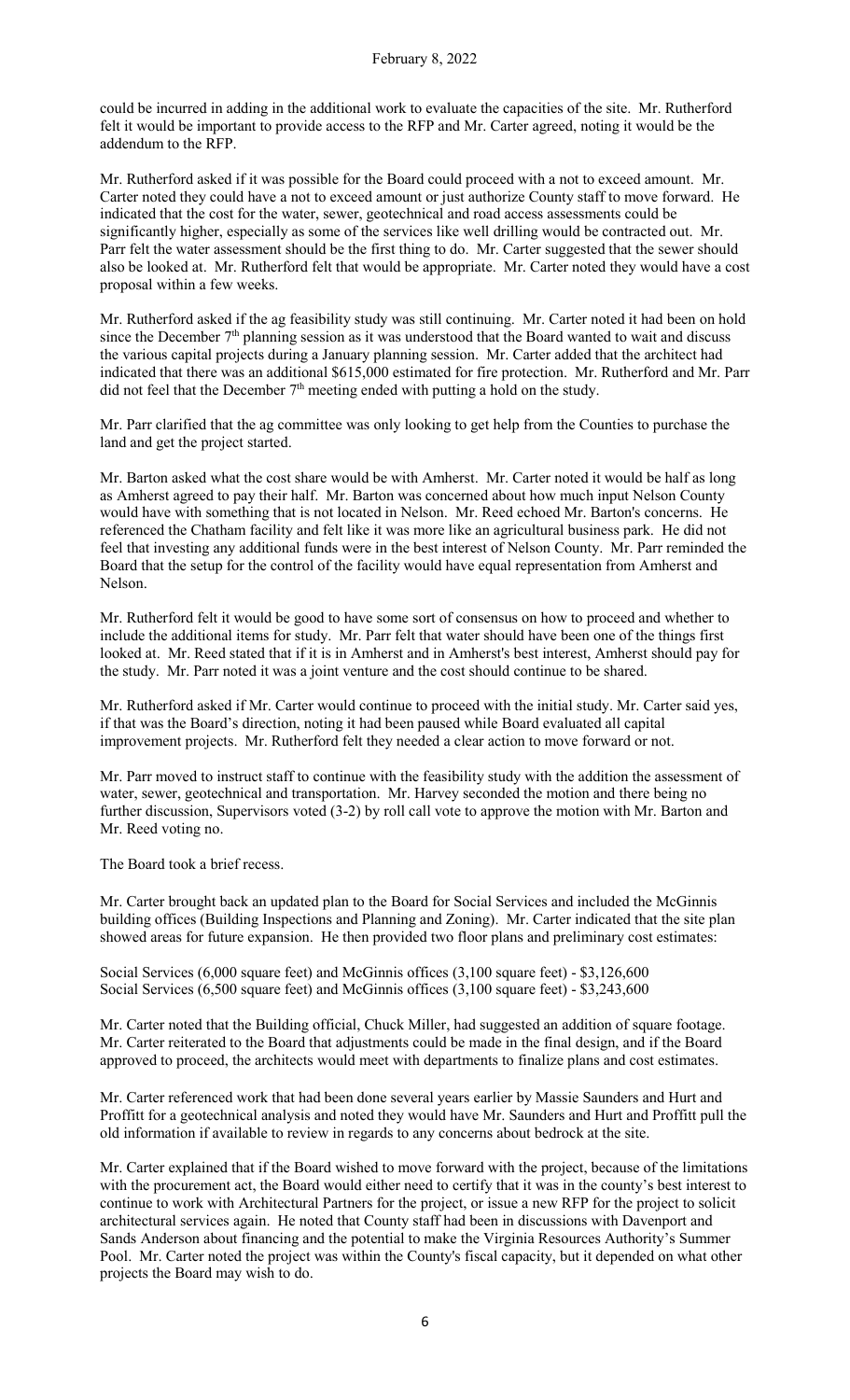Mr. Barton asked if there was any reason not to proceed. Mr. Carter did not think so. He noted the only concern could possibly be based on the geotechnical information, particularly if it indicated that the site would not work. He clarified that it could work, and it could be made to work, but it might be more expensive.

Mr. Reed asked for input from Ms. Angela Rose, Director of Social Services. He asked whether the set up would work for Social Services. Ms. Rose noted that the set up should work, she just wanted to make sure that Social Services would be part of the planning process to make sure that specific needs are included in the space.

Mr. Parr made a motion to proceed with the design and construction bidding of the Social Services, Building Inspections and Planning and Zoning building concept. Mr. Barton seconded the motion. There being no further discussion, Supervisors voted unanimously  $(5-0)$  by roll call vote to approve the motion.

A. Request for Compensation Increase for NCSA Board of Directors (R2022-10)

Mr. Rutherford asked why the Nelson County Service Authority Board needed permission from the Board of Supervisors to increase their pay. Mr. Carter indicated that the Board had passed a resolution previously that says they set the pay by resolution. Mr. Parr asked who they set the pay for. Mr. Carter indicated that there was a long list of Board and Commissions. Mr. Rutherford noted that it was a small increase from \$75 to \$100. He and Mr. Carter noted that NCSA was paying from their funding.

Mr. Harvey made a motion to approve Resolution **R2022-10** as presented. Mr. Reed seconded the motion.

Mr. Parr asked why the Board was addressing one board and not all at the same time. Mr. Rutherford noted that he had suggested the pay increase while still on NCSA Board. He admitted that he was not aware that the Board had set the pay for a lot of other boards.

Mr. Carter noted no one else had requested the increase, but suggested that staff could bring the list back for consideration. Mr. Reed asked if they could evaluate the rest during the budget time. Mr. Parr clarified that he was not opposed to the increase but he felt it was cherry-picking. Mr. Carter agreed that budget time would be a great time to look at the other boards and commissions. Mr. Harvey said it was not cherry picking, they had sent the request for the increase.

There being no further discussion, Supervisors voted unanimously (5-0) by roll call vote to approve the motion and the following resolution was adopted:

# **RESOLUTION R2022-10 NELSON COUNTY BOARD OF SUPERVISORS NELSON COUNTY SERVICE AUTHORITY BOARD OF DIRECTORS COMPENSATION INCREASE**

**BE IT RESOLVED,** that the Nelson County Board of Supervisors does hereby approve Compensation and Reimbursement for Boards, Commissions, etc., appointed by the Board of Supervisors as follows:

• Nelson County Service Authority: \$100 per meeting

BE IT FURTHER RESOLVED that appointees shall be reimbursed for travel expenses in accordance with the County travel policy.

BE IT FINALLY RESOLVED, that this compensation increase shall be effective on March 1, 2022.

B. Comprehensive Plan Contract and Scope of Work (**R2022-11**)

Mr. Carter presented a resolution for authorization to contract with the Berkley Group to provide services for comprehensive plan update, and recommendations for zoning and subdivision ordinances. He indicated that included within the packets, there was a schedule of work and a draw schedule. Mr. Carter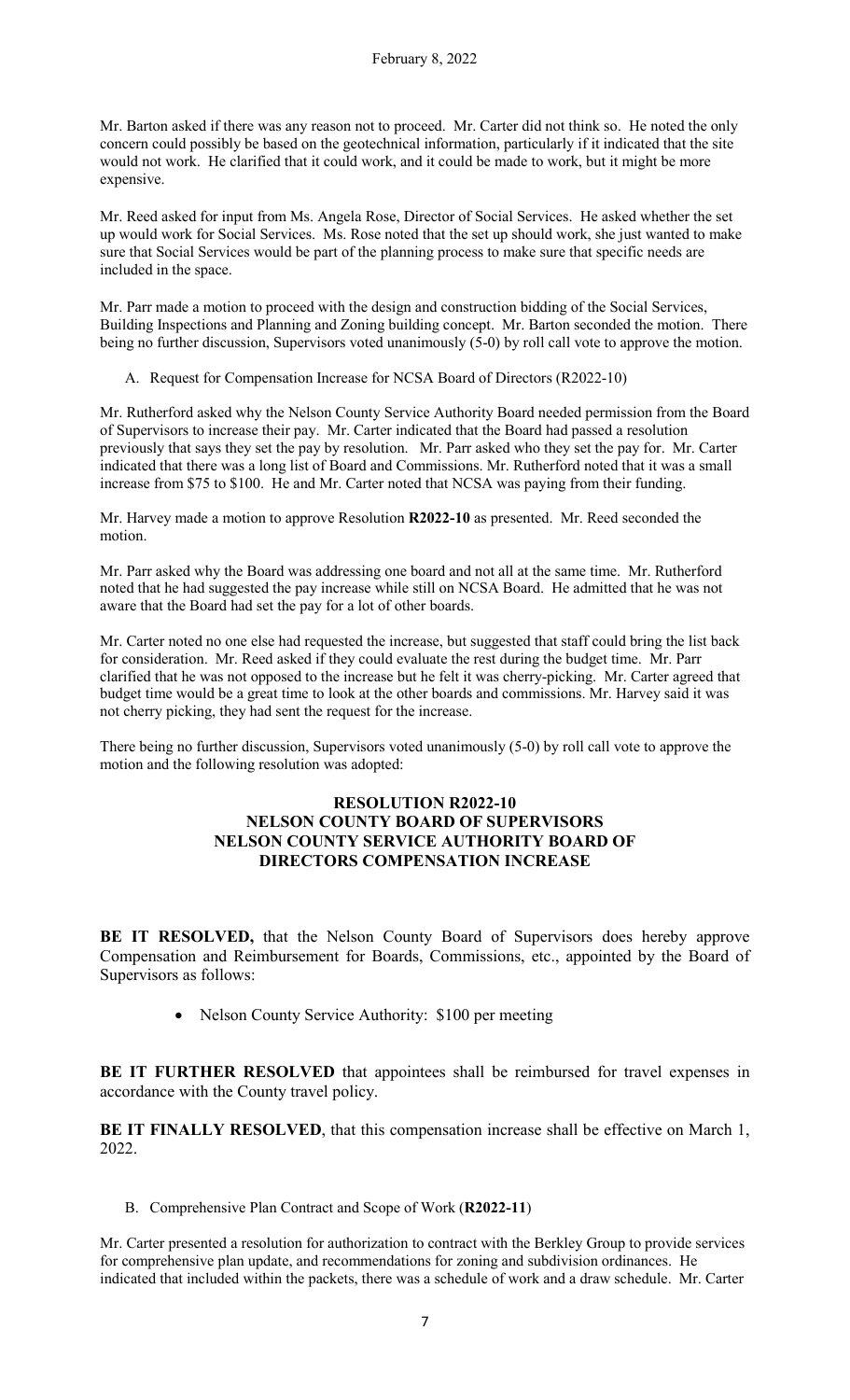referenced the RFP for the comprehensive plan, noting it was not included within the packets but it would be made part of the contract. He noted that staff was ready to proceed with approval and that Ms. Bishop was present for questions.

Mr. Barton asked how the group was selected. Ms. Bishop explained that the selection committee interviewed two firms and chose the Berkley Group, she felt primarily because they offered some level of ownership over the plan. She noted that the County and the Berkley Group would be co-authoring the plan, rather than just having a consultant write it. Asked Ms. Bishop if she was comfortable with group. She affirmed that she absolutely was comfortable with them. She explained that Berkley Group was made up of rural planners, they had a lot of rural experience and everyone had previously worked in local government.

Mr. Reed made a motion to adopt Resolution **R2022-11** and Mr. Barton seconded the motion. There being no further discussion, Supervisors voted unanimously (5-0) to approve the motion and the following resolution was adopted:

### **RESOLUTION R2022-11 NELSON COUNTY BOARD OF SUPERVISORS AUTHORIZATION TO CONTRACT SERVICES FOR COMPREHENSIVE PLAN UPDATE AND RECOMMENDATIONS FOR ZONING AND SUBDIVISION ORDINANCE AMENDMENTS**

**WHEREAS,** the Nelson County Board of Supervisors wishes to make updates to the County's Comprehensive Plan and obtain recommendations for Zoning and Subdivision Ordinance Amendments; and,

**WHEREAS,** Nelson County Board of Supervisors did release a Request for Proposals for RFP21- #PZ01 on October 7, 2021; and,

**WHEREAS**, three proposals were received and the County's selection committee held interviews with the two qualifying firms on December 8, 2021; and,

**WHEREAS**, the selection committee has recommended awarding the contract to Berkley Group of Bridgewater, Virginia; and,

**WHEREAS**, on December 14, 2021, the Nelson County Board of Supervisors did approve the Berkley Group as consultant for the Comprehensive Plan; and,

**NOW, THEREFORE, BE IT RESOLVED**, by the Nelson County Board of Supervisors that the County Administrator be and hereby is authorized to retain via contract Berkley Group for the provision of professional services related to updating Nelson County's Comprehensive Plan and amending its Zoning and Subdivision ordinances, with a not to exceed amount of \$162,510.40.

# **VI. REPORTS, APPOINTMENTS, DIRECTIVES AND CORRESPONDENCE**

- A. Reports
	- 1. County Administrator's Report

Mr. Carter presented the following report:

A. Covid-19 (Coronavirus): Current VDH data for Nelson County, as of February 4<sup>th,</sup> is twelve (12) new cases of the Covid-19 virus and a seven (7) day average of new daily cases of fifteen (15). Since the January  $11<sup>th</sup>$  report to the Board, the County has had a higher number of daily cases but the data since January  $26<sup>th</sup>$ denotes a declining trend. Since January 11th, the current cumulative case count in the County is 2,497 with hospitalizations at 70 and total deaths of 25. The County's percent of fully vaccinated adults is 80.4 and 45% that have had a booster vaccination.

**B. 2022 General Reassessment of Real Estate:** The five individuals proposed by the Board for appointment to the local Board of Equalization completed training with the Dept. of Taxation on 1-27. A letter to the Circuit Court requesting formal appointment was sent on 2-4 to enable the initial meeting of the BOE to be scheduled as immediately as possible.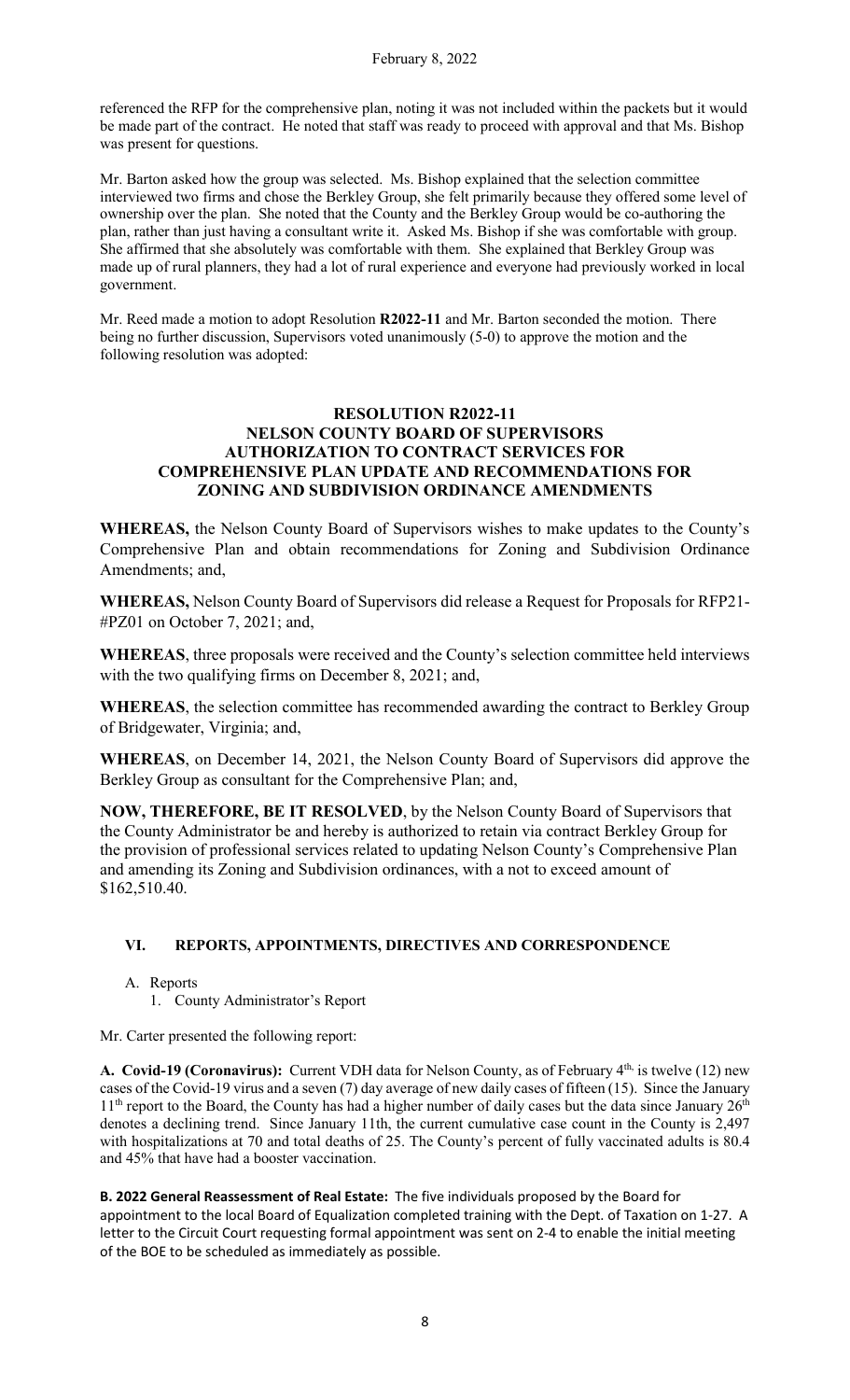**C. FY22-23 Budget:** County Finance and HR staff have compiled a first (very preliminary) draft of revenues and expenditures. More in depth review is in process such that a draft budget can be submitted to the Board to begin its work on finalizing and approving the ensuing County budget.

**D. Planning:** County staff are working with VDOT and TJPDC staff on transportation related initiatives (e.g. ensuing Smart Scale applications, development of proposed Urban Development Areas, etc.)

Mr. Barton asked to back up to the subject of reassessments and asked if the complaints had been more than usual. Mr. Carter asked Ms. Spivey how many inquiries had been received regarding appeals to the Board of Equalization. She noted about one dozen or more. Mr. Carter explained that the hearing dates would be advertised.

**E. Piney River Water & Sewer System:** Work continues to be in process to finalize overall repair of the Usemco Pump Station (wastewater, located on Rt. 56). Following evaluation, one of the two primary pumps will be returned to service the week of 2-7 with an expectation that the pump station will then be restored to complete operation capability.

**F. Staff Reports:** Department and office reports are included within the 2-8 agenda document.

2. Board Reports

Mr. Barton:

Mr. Barton had no report.

Mr. Harvey:

Mr. Harvey had no report.

Mr. Reed:

Mr. Reed referenced a pipeline alert from the Federal Energy Regulatory Committee that the Board had all received in November that explained that FERC did not have authority to give property owners their easements back. He stated that at present, the Atlantic Coast Pipeline still held over one hundred easements on Nelson County property. He explained that the easements limited development and activity on the property and there was no mechanism to help property owners take back easements. He reiterated that there was still a corridor of easements within the County that could not be developed. He explained that he had asked how the easements affected the assessments and noted that Ms. McGarry was trying to find out. He reported that he had talked to Susan Rorrer about receiving data on how many properties and the total acreage affected.

Mr. Carter commented that the property owners could appeal to the Board of Equalization if they were concerned about their assessment values.

Mr. Parr:

Mr. Parr had no report.

# Mr. Rutherford:

Mr. Rutherford reported on the TJPDC fall forum planning. He noted that the Broadband Authority had met the month prior and they were looking forward to more connections. He had seen more connections in the Faber area working towards Schuyler. He noted that Planning Commission had a few items to discuss last month, pointing out that one was coming forward in public hearing that evening involving tiny houses.

# B. Appointments

Ms. Spivey reviewed the following table: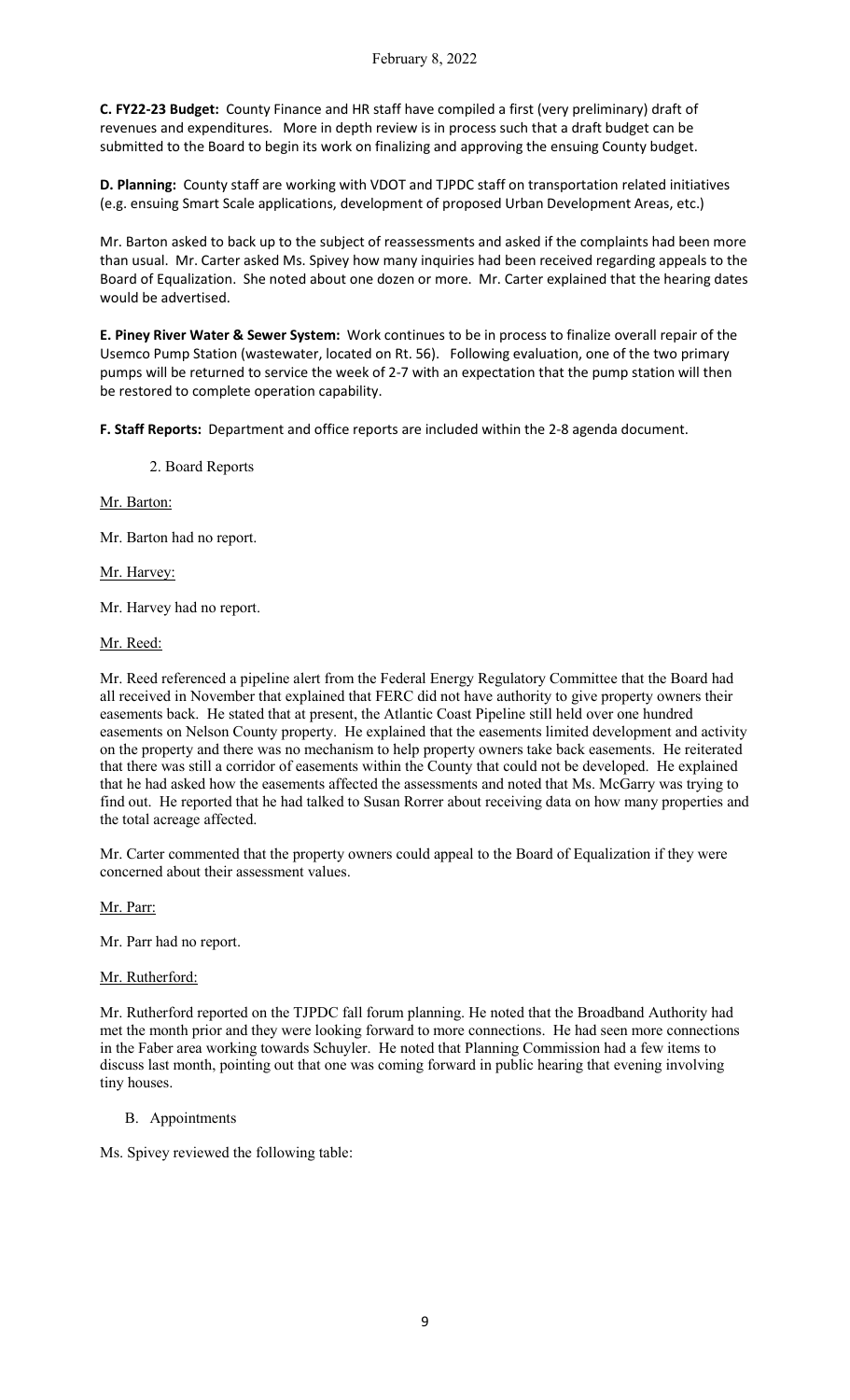| New Vacancies/Expiring Seats & New Applicants: |                      |                        |                                          |                       |                                   |
|------------------------------------------------|----------------------|------------------------|------------------------------------------|-----------------------|-----------------------------------|
|                                                |                      |                        |                                          |                       |                                   |
| <b>Board/Commission</b>                        | <b>Term Expiring</b> | Term & Limit Y/N       | <b>Incumbent</b>                         | <b>Re-appointment</b> | <b>Applicant (Order of Pref.)</b> |
| <b>Planning Commission</b>                     | 6/30/2022            | 4 years/No term limit  | <b>Mark Stapleton - Central District</b> | N - Resigned          | <b>Robin Hauschner</b>            |
| <b>MACAA Board of Directors</b>                | 3/13/2022            | 2 years/No term limit  | <b>Arthur Thorn</b>                      | N - Resigned          |                                   |
|                                                |                      |                        |                                          |                       |                                   |
|                                                |                      |                        |                                          |                       |                                   |
|                                                |                      |                        |                                          |                       |                                   |
|                                                |                      |                        |                                          |                       |                                   |
|                                                |                      |                        |                                          |                       |                                   |
|                                                |                      |                        |                                          |                       |                                   |
|                                                |                      |                        |                                          |                       |                                   |
|                                                |                      |                        |                                          |                       |                                   |
| <b>Existing Vacancies:</b>                     |                      |                        |                                          |                       |                                   |
| <b>Board/Commission</b>                        | <b>Terms Expired</b> |                        |                                          |                       |                                   |
|                                                |                      |                        |                                          |                       |                                   |
| <b>JABA Council on Aging</b>                   | 12/31/2021           | 2 years/ No term limit | <b>Robert Alpers</b>                     | N                     | <b>Carl Stellwag</b>              |
|                                                |                      |                        |                                          |                       |                                   |

### **Planning Commission**

Mr. Rutherford noted that Mr. Mark Stapleton had resigned from the Planning Commission as the Central District representative. Mr. Reed introduced applicant Robin Hauschner, noting he was a Nelson native, and a younger person who was invested in the County. Mr. Reed made a motion to appoint Robin Hauschner as the Central District representative to finish Mr. Stapleton's term on the Planning Commission. Mr. Parr seconded the motion and there being no further discussion, Supervisors voted unanimously (5-0) to approve the motion.

### **JABA Council on Aging**

Mr. Reed presented Carl Stellwag as the candidate for JABA Council on Aging. Mr. Reed noted Mr. Stellwag's volunteer work in Nelson County and that he was retired. Mr. Reed motion to approve Carl Stellwag to the JABA Council on Aging and Mr. Barton seconded the motion. There being no further discussion, Supervisors voted unanimously (5-0) by roll call vote to approve the motion.

# **MACAA Board of Directors**

Ms. Spivey noted they had a vacancy as Mr. Thorn had resigned. She indicated that they did not have any applicants to consider and added that the County would advertise the vacancy on the County website.

C. Correspondence

The Board had no correspondence.

D. Directives

The Board had no directives.

# **VII. OTHER BUSINESS (AS PRESENTED)**

### *Closed Session*

Mr. Reed moved that the Nelson County Board of Supervisors convene in closed session to discuss the following as permitted by Virginia Code Sections 2.2-3711 (A)(3): Discussion or consideration of the acquisition of real property for a public purpose, where discussion in an open meeting would adversely affect the bargaining position or negotiating strategy of the public body; and, (A)(6): Discussion or consideration of the investment of public funds, where competition or bargaining is involved, where, if made public initially, the financial interest of the governmental unit would be adversely affected; and, (A)(1): Personnel. Mr. Parr seconded the motion and there being no further discussion, Supervisors voted unanimously (5-0) by roll call vote to approve the motion.

Supervisors conducted the closed session and upon its conclusion, Mr. Reed moved to reconvene in public session. Mr. Barton seconded the motion. Mr. Rutherford noted for the record that Mr. Harvey left the closed session at 4:34 p.m. There being no further discussion, Supervisors voted unanimously (4- 0) by roll call vote to approve the motion.

Upon reconvening in public session, Mr. Reed moved that pursuant to the requirements of Chapter 37, Virginia Freedom of Information Act and Section 2.2-3712 of the Code of Virginia, that the Nelson County Board of Supervisors certify that to the best of each member's knowledge (i) only public business matters lawfully exempted from open meeting requirements under this chapter and (ii) only such public business matters as identified in the motion by which the closed meeting was convened were heard, discussed or considered in the meeting by the public body. Mr. Parr seconded the motion and there being no further discussion, Supervisors voted unanimously (4-0) to approve the motion.

# **VIII. ADJOURN AND CONTINUE – EVENING SESSION AT 7PM**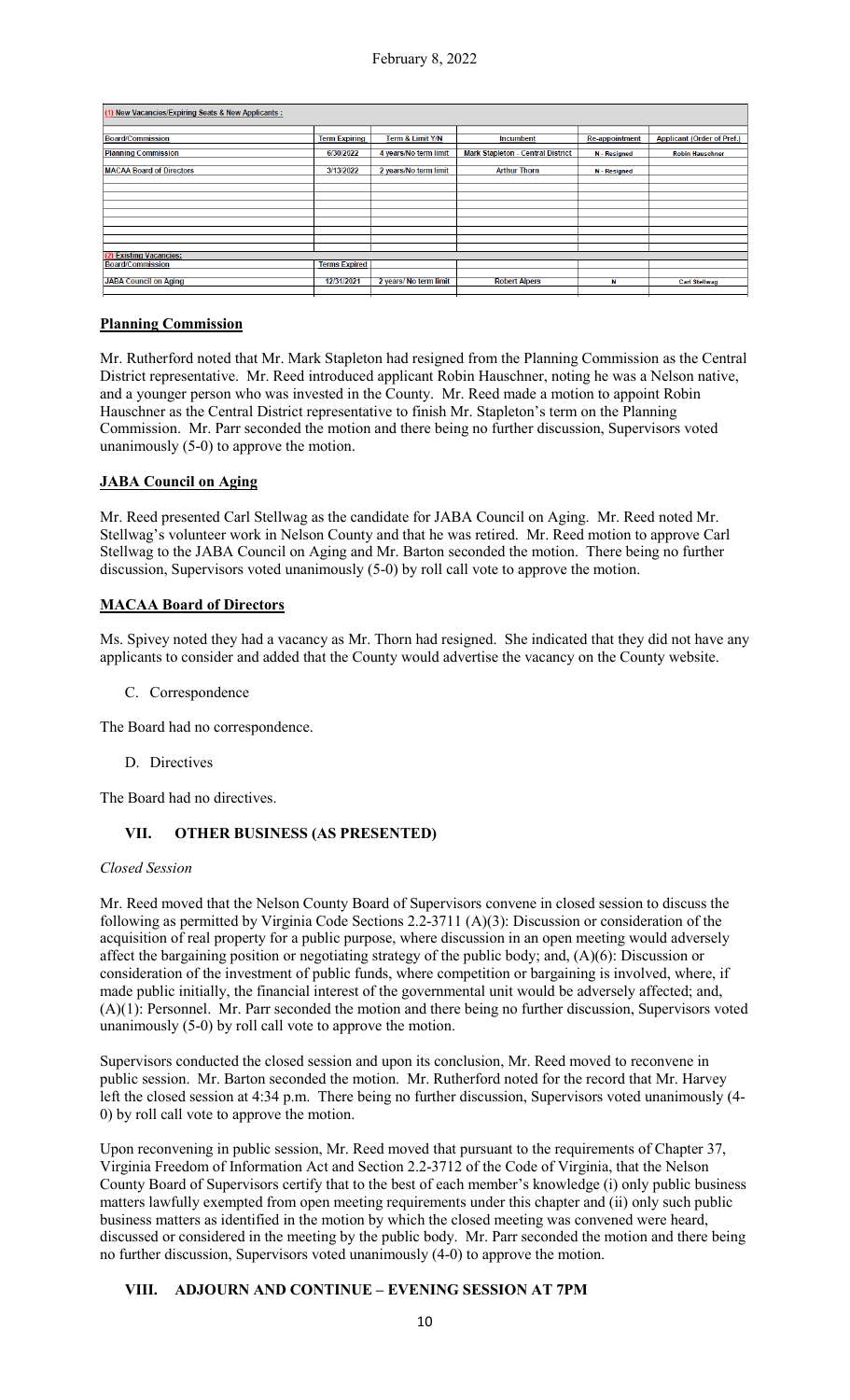At 4:43 p.m., Mr. Reed moved to adjourn and reconvene at 7:00 p.m. and Mr. Parr seconded the motion. There being no further discussion, Supervisors voted unanimously (4-0) by roll call vote to approve the motion and the meeting adjourned.

### **EVENING SESSION 7:00 P.M. – NELSON COUNTY COURTHOUSE**

### **I. CALL TO ORDER**

Mr. Rutherford called the meeting to order at 7:00 p.m. with three (3) Supervisors present to establish a quorum. Mr. Harvey arriving shortly after and Mr. Parr was absent.

### **II. PUBLIC COMMENTS**

There were no persons wishing to be recognized for public comments.

### **III. PUBLIC HEARINGS**

### **A. Special Use Permit #516 - Campground**

Ms. Bishop provided the following report:

**BACKGROUND:** This is a request for a special use permit for a campground use on property zoned A-1 agriculture.

*Public Hearings Scheduled:* P/C – January 26; Board – February 8

*Location / Election District*: Truslows Lane and Berry Hill Road / North and Central District

*Tax Map Number(s) / Total Acreage:* 22-A-88 / 29.13 acres +/- total

*Applicant Contact Information:* Daniel Rickerd, 8301 Thomas Nelson Hwy, Lovingston, VA 22949, 864-276-1476, [denagon94@gmail.com /](mailto:denagon94@gmail.com) Michael Patterson, 9502 Pine Shadow Drive, Richmond, VA 23238, 804-363-6950, [mwpatter77@yahoo.com](mailto:mwpatter77@yahoo.com)

*Owner Contact Information:* Charles & Gwylan Carson, 324 Lodebar Estate, Nellysford, VA 22958

*Surveyor/Engineer Information:* Racey Engineering, PLLC, 312 West Main Street / P.O. Box 387, Luray, VA 22835, 540-743-9227

*Comments:* This property is currently vacant aside from an existing barn. The applicant is requesting a Special Use Permit for a campground for six (6) travel trailer-type units that would be placed on the property for the purpose of short-term rentals, which are less than 30 days. Short-term rentals in structures that are classified as dwellings per the statewide building code are classified and regulated as vacation houses (by-right) in the Zoning Ordinance. Short-term rentals in non-permanent units such as travel trailers and recreational vehicles (RVs) require a Special Use Permit for a campground. The proposed units are travel trailers regulated by the DMV. Some "inspiration photos" have been provided by the applicant for reference and are included in this packet.

# **DISCUSSION:**

*Land Use / Floodplain:* This area is residential and agricultural in nature. Zoning in the vicinity is A-1 and there are no floodplains located on the property. The B-1 zoning to the west of the property is the location of Tuckahoe Antiques, and immediately north of the property is Hill Top Berry Farm & Winery.

*Access / Traffic / Parking:* The property is proposed to be accessed by a new entrance on Truslows Lane. The applicant will be required to have a commercial entrance designed by an engineer and approved by VDOT.

*Utilities:* Well and septic permits will be required to be designed by an engineer and approved by the Health Department. The applicants have been working with an engineer and are proposing three (3) drainfields, each to serve two (2) travel-trailers.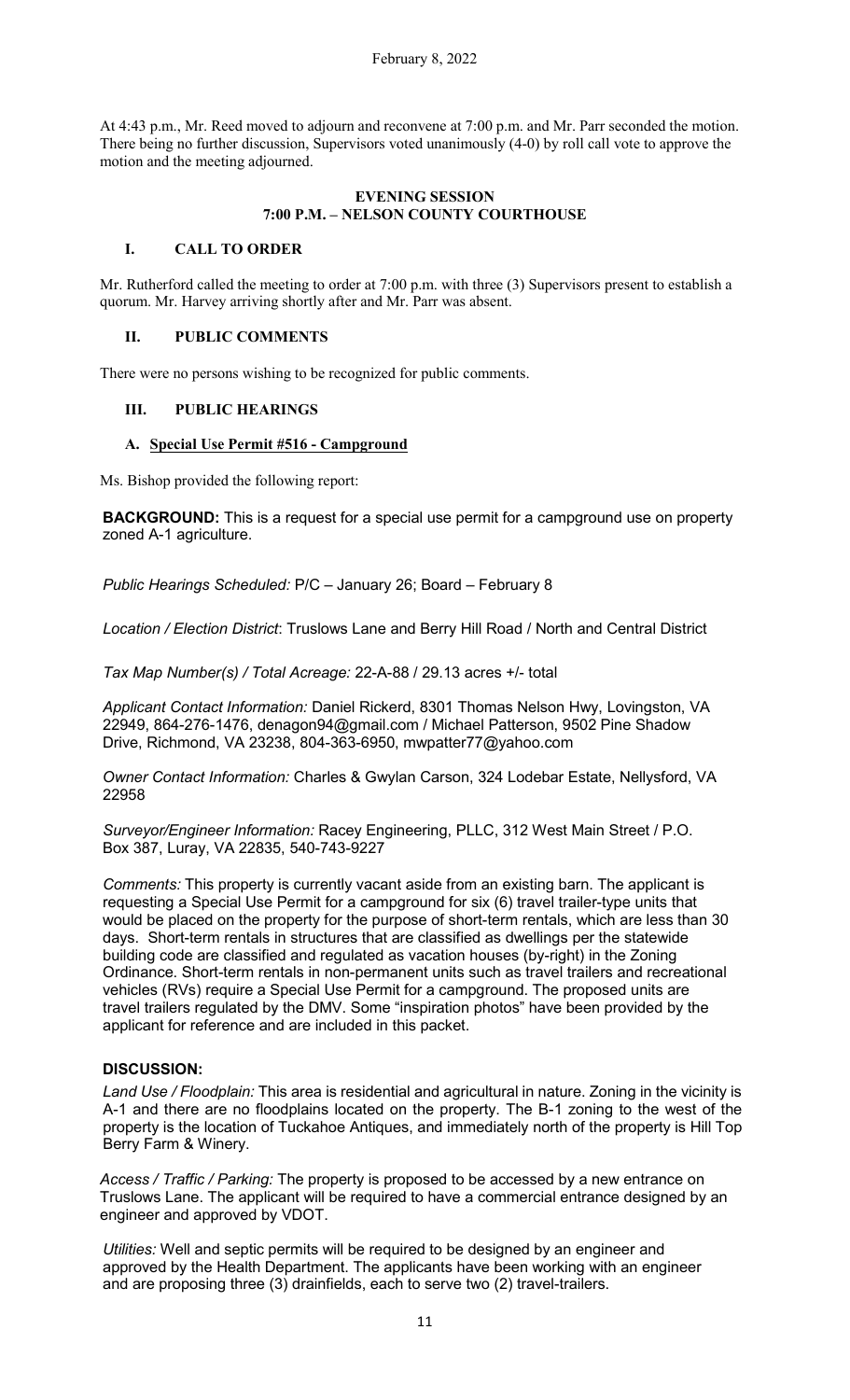*Erosion & Sediment Control:* Total land disturbance for this project is 0.67 acres, and will require approval of an Erosion & Sediment Control Plan by the Building Inspections Office.

She added that the drainfield locations were factored in to the land disturbance also. She indicated that when land disturbance exceeds more than one acre, a Stormwater Management Plan is required to be submitted to the Department of Environmental Quality.

*Comprehensive Plan:* This property is located in an area designated rural and farming in the Comprehensive Plan, which "would promote agricultural uses and compatible open space uses but discourage large scale residential development and commercial development that would conflict with agricultural uses. The Rural and Farming District would permit small scale industrial and service uses that complement agriculture."

*PC Public Hearing:* There were several speakers at the public hearing with concerns regarding fire control, increased traffic, future expansion, proximity to neighbors, noise, and events.

She noted other concerns were water access, feasibility of wells being dug on the property, a creek on the south side of the property.

*Recommendation:* The Planning Commission recommended approval of this application (4- 2), with a condition limiting the number of sites to six (6), in accordance with a final site plan approved by all applicable agencies.

Mr. Rutherford invited the applicant to speak.

Mr. Daniel Rickerd of Lovingston, VA

Mr. Rickerd presented his vision to provide a unique option for visitors coming to Nelson County. He explained that he and his business partner, Mr. Mike Patterson, plan to develop six sites with tiny homes for guests while leaving the rest of the acreage undeveloped. He stated they wanted to highlight all that Nelson County has to offer. He noted they were looking to attract more young families to the area. He felt that people were much more likely to plant roots in the County if they were able to visit and get the full experience, not just a quick day trip stopping at a brewery or winery along the way through.

Mr. Rickerd also noted that the need for affordable housing continues to come up. He felt that alternate housing solutions needed to be considered. He suggested small pocket neighborhoods of tiny homes with shared community spaces. He noted the success of these neighborhoods on the West Coast. He clarified that a pocket neighborhood was not the intent of his specific project. Mr. Rickerd explained that tiny homes are not mobile homes, pointing out that mobile homes are cheaply built and depreciate. He pointed out that tiny homes are built from the same materials as stick built homes, and they maintain their value and can appreciate over time. Mr. Rickerd distributed photos of surrounding properties in the neighborhood, and pointed out that some of the properties had been left unattended over the years, including the property he intends to use. He believed that his project would enrich the area.

Mr. Rickerd noted an overwhelmingly positive response from a News & Advance article on his project that had been shared on Nelson Knows' Facebook page. He noted the only negative response was from a post on nextdoor.com that claimed their project was going to have 60 tiny homes, which was incorrect.

Mr. Rickerd indicated that they were committed to privacy for the neighbors and guests, especially using landscaping. He stated that no homes would be visible from Truslows Lane. He said they would have enforced quiet hours at 10pm sharp and there would be zero tolerance policy for guests who do not follow the rules. He provided photos as examples of the tiny homes that they intended to place on the property, noting they would be elegant, luxurious spaces to complement the beautiful scenery.

Mr. Rutherford opened the public hearing.

#### Janet Brugh, Nellysford, VA

Ms. Brugh reviewed the definitions of bed and breakfast and hotel, noting that often times, the bed and breakfast owner lived onsite. She felt that the project was not any different than a motel with no one there to manage it and take care of it. She was concerned about the water situation and noted that people had a hard time getting a good well for water. She stated that she had three wells put in before she was able to get good water. She worried that it may be a draw on the water in the rest of the area. Ms. Brugh also cited concerns regarding increased traffic, noting she had moved to Nelson for peace and quiet.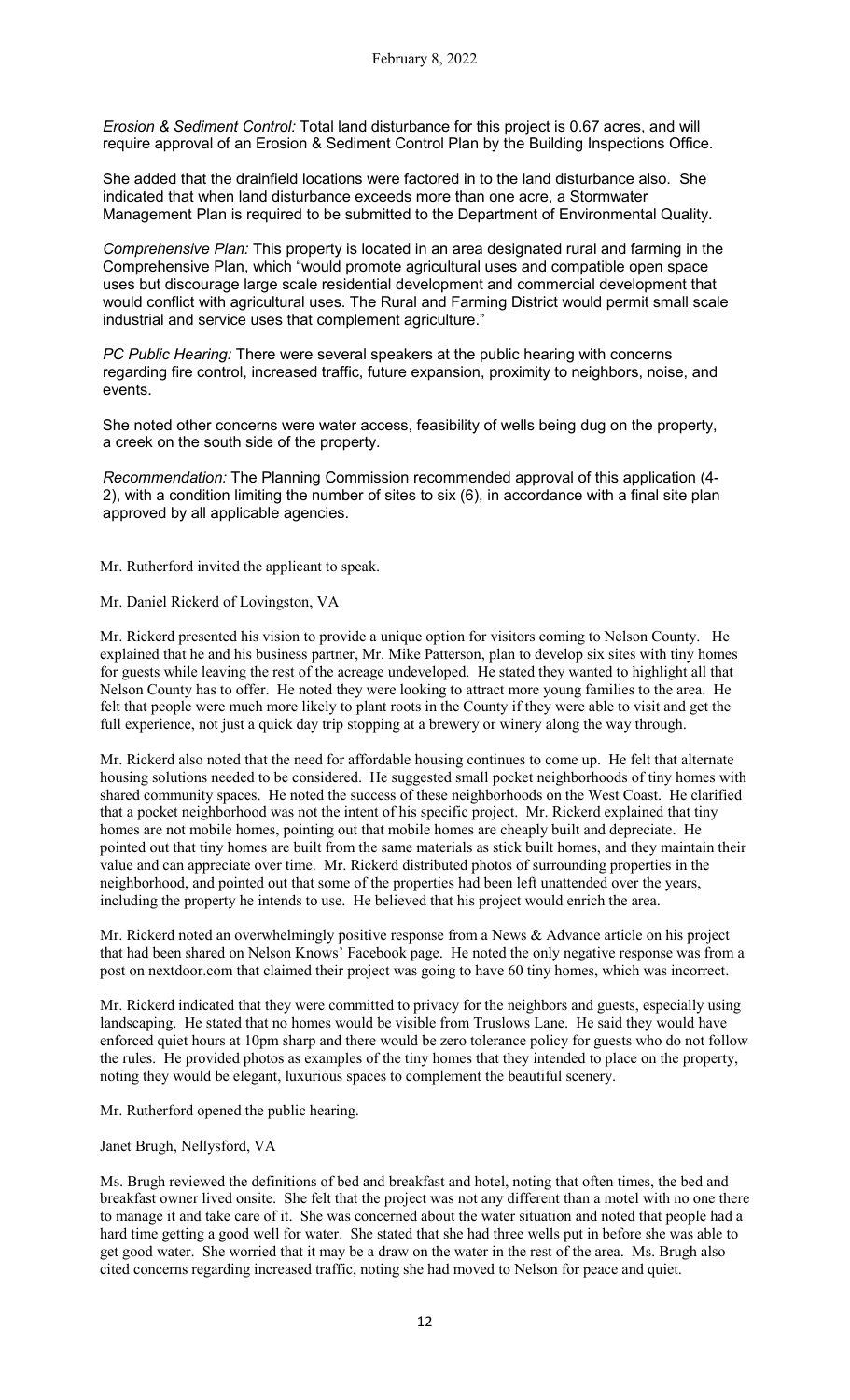#### Susan Swink, Nellysford, VA

Ms. Swink asked why this location was chosen. She stated that she had moved to Nelson for its beauty and friendliness. She noted that this was a neighborhood area where a commercial property would be coming in. She pointed out that the property was zoned A-1 and noted the winery next door was agricultural but the owners also resided there, making it a different situation. She asked why the sites couldn't be located further into property to less visible. Ms. Swink had concerns regarding traffic on the small winding roads. She pointed out that these were not homes, rather they were short term rentals and they would not help the affordable housing problem. She asked what the guarantee was for no further expansion.

#### Joan Farrell, Nellysford, VA

Ms. Farrell stated her home was two houses down from the proposed location and she walked her dog along the road. She said the applicants presented a new for short term rental, but she had found 76 AirBnB locations within that area. She stated that the trees on the property did not look large enough to keep the tiny homes from view. She asked how tall the homes would be, noting that often times there were loft spaces to provide additional living space. She asked if there would be a foundation for the tiny homes or if they would be tied in place, noting they often had windy conditions. Ms. Farrell agreed that more affordable permanent homes were needed.

#### Garrett Moore, Lovingston, VA

Mr. Moore noted he did not live in the Nellysford area but he spoke in support of the project. He wished something like that had been around when his family moved to Nelson.

#### Paul Davis, Nellysford, VA

Mr. Davis noted his biggest concern was whether there were any size limits on each of the six sites. He also felt that the applicant's sell was on affordable housing, but referred to having guests, not tenants. Mr. Davis noted that he didn't put a lot of weight in the positive comments on Facebook as people from all over can respond. He also voiced concerns about well water.

#### David Collins, Nellysford, VA

Mr. Collins cited traffic concerns, noting that Berry Hill Road would be impacted by bringing vehicles and people to Truslows Lane. He also noted neighbors having to drill multiple wells to get adequate water. He pointed out that the septic fields were not shown on the plans. He was also concerned about storm drainage towards the creek that bordered his property.

### Eric Drum, Tanbark Drive

Mr. Drum spoke in support of the project, noting it could bring in younger families to explore the area, and bring in more tax revenue. He assumed that the price point would be lower than some of the other short term rentals. He indicated that short term rentals were frequently booked. He did not think there would be any impacts to traffic. He felt that the benefits outweighed the concerns.

### Kathy Kristiansen Nellysford, VA

Mrs. Kristiansen spoke noting she resides directly across the road from the property. She stated that her home sits on a higher elevation and looks right down into the property, so a fence would not keep the site out of view. She felt that the homes could be located further down in the property. She stated that short term rentals were party venues where the occupants were only interested in having fun. She noted she did not oppose tiny houses, rather she was opposed to the location. She noted there were plentiful rentals on AirBnB with 40% occupancy at height of ski season. She stated that Bed and Breakfasts were being hurt by AirBnB's. She noted that the special use permit did not have approvals from VDOT or the Health Department. She explained that she had to drill five wells before yielding 1.5 gallons per minute. She referenced neighboring properties with similar issues, or no water at all. She expressed concern that aquifers may dry up for neighbors. Affect quality of life and lose rural nature of Nelson. She asked the Board to deny or if approved, enforce conditions like an increased setback, limit of no more than six sites, limit on length of stay, no lighting other than porch lights, limitations to number of tenants and vehicles.

### John Muhler, Nellysford, VA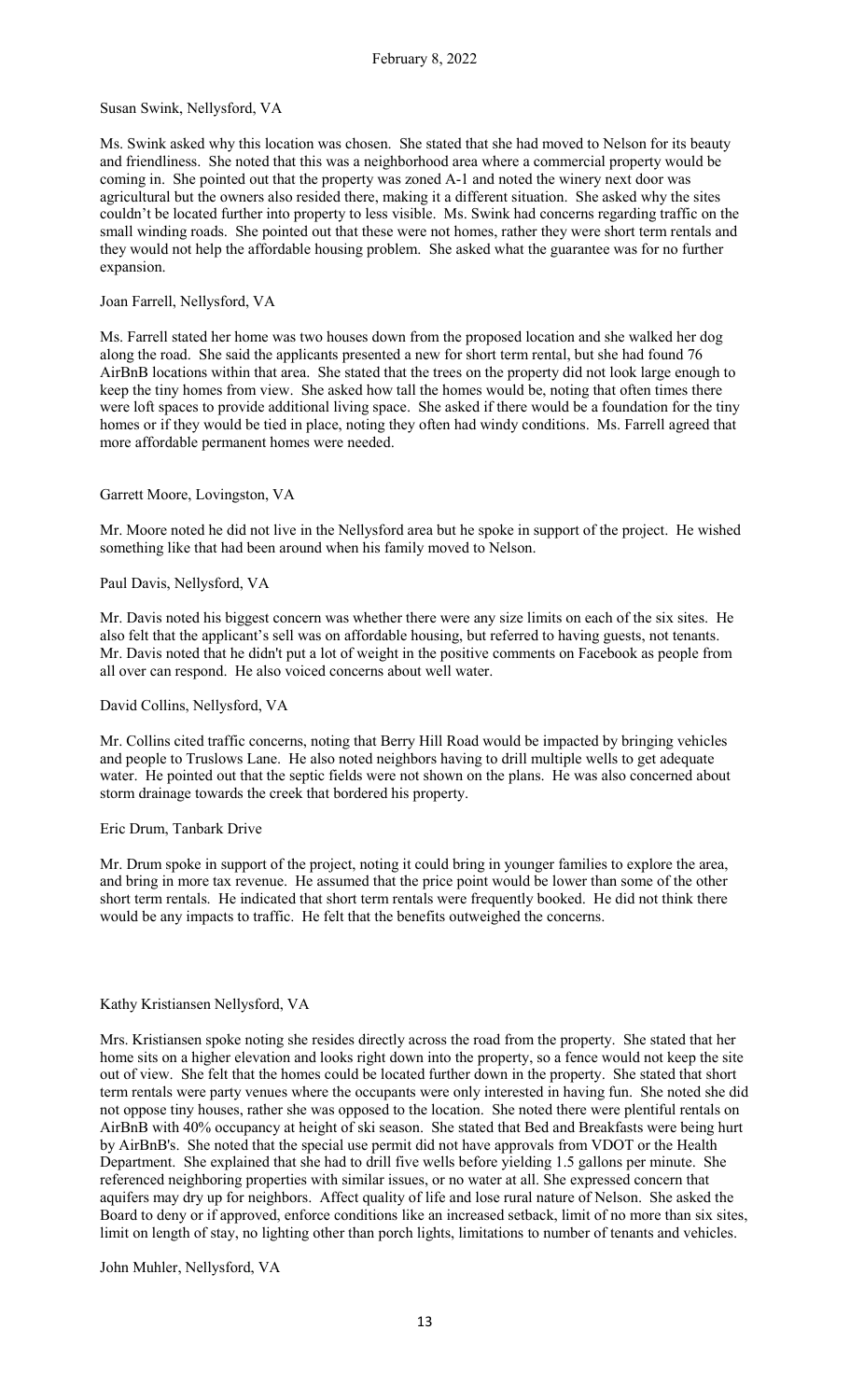Mr. Muhler spoke in opposition to the project. He noted that Truslows Lane has a lot of traffic, large trucks, and vehicles traveling at high speeds. He echoed previous comments that the roads coming into Truslows were narrow and winding, noting that people unfamiliar to the area would have issues. Mr. Muhler felt that a tiny home was a small house where someone lived fulltime, he considered this a mobile park with places for rent. He did not think it would serve Nelson County well.

### Bill Hudson, Nellysford, VA

Mr. Hudson echoed concerns about traffic safety and added that the objectives of the project could be achieved at another location along the 151 corridor, not in a residential and agricultural area.

#### Frank Bishop, Nellysford, VA

Mr. Bishop spoke against the special use permit. He said that the project was presented as a campground, but it looked more like a mobile home park. He stated that the commercial entity did not belong in the residential neighborhood. He referenced the example photos of tiny homes and noted that they did not conform in any way to the other homes in the neighborhood. He felt the addition of these homes would devalue the homes in the neighborhood. He echoed the concerns about the narrow roads and additional traffic.

#### Charles Edwards, Nellysford, VA

Mr. Edwards spoke as an adjacent property owner. He stated that he was also opposed to the special use permit. He stated that the project was a commercial undertaking in a designated agricultural zone. He asked the Board to consider the ramifications to the residents of the area. He noted a primary concern in regards to water capacity, and reported that 260 Truslow Lane had not had water for about a year. He stated that renters would have no concern over water usage while occupying the rental units. He echoed similar concerns for septic systems. Mr. Edwards pointed out that there are no posted speed limits on Truslows Lane despite a posted limit of 30 mph on incoming roads. He stated that there must be a posted speed limit of 30 mph or less for the safety of residents. He brought up the need for stringent trash control as there were deer, bears and other wildlife in the area.

#### Emma Jackson, Nellysford, VA

Ms. Jackson spoke on behalf of her family. She noted that her family had moved to Nelson for a small town feel. She was also concerned with the traffic and littering, as well as drinking and loud noise. She stated that the driveway placement for the property was not ideal. She noted increased traffic and accidents on 151. She asked if the houses could be differently situated if the special use permit were approved.

#### Rebecca Sell, Nellysford, VA

Ms. Sell spoke in opposition to the permit. She noted the driveway was located on a blind hill. She stated that the project was an unsupervised campground, the neighbors didn't need it. Ms. Sell felt that the entrance could face Berry Hill on the lower area of the property. She noted that there were no benefits to the neighbors. She pointed out that there were no activities in the immediate area, other than the winery.

There were no other persons wishing to be recognized, and the public hearing closed.

Mr. Reed pointed out that they really weren't asking for a campground, and the structures weren't really tiny homes. Mr. Reed asked Ms. Bishop to explain why there is a lack of clarity in the zoning that doesn't address what the applicants were trying to do. Ms. Bishop noted that currently, Planning treats tiny homes like any other dwelling, and anything classified as a dwelling by the statewide building code could be rented out as a short term rental. Ms. Bishop stated that the definition of a campground was any place that was used for transient camping where compensation was expected in order to stay in a tent, travel trailer, or motorhome, and required the provision of potable water and sanitary facilities. Ms. Bishop then noted that the definition of travel trailer was a vehicular portable structure built on a chassis designed as a temporary dwelling for travel, recreational and vacation uses. She stated that did not include mobile homes or manufactured homes. She noted that her office had been getting a lot of inquiries on tiny homes and similar uses.

Ms. Bishop noted they had two options, a dwelling per the statewide building code, or a manufactured home regulated by HUD; or a travel trailer on wheels regulated by the DMV that would never be classified as a dwelling. Ms. Bishop explained that based on the County's definition where compensation is expected to stay in a travel trailer, for transient lodging, the proposed special use permit would fall in the campground definition.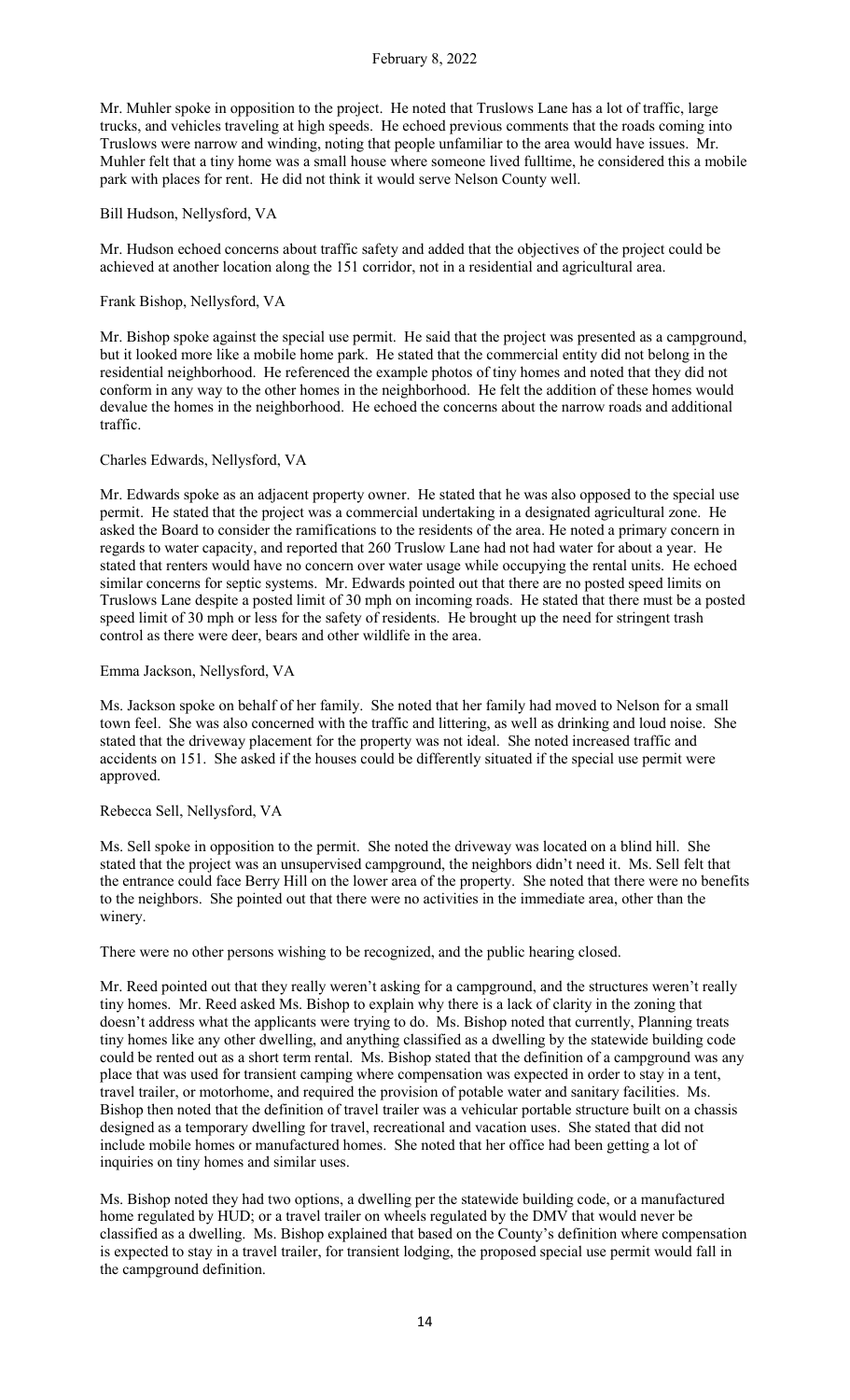Mr. Barton asked why the homes had wheels. Mr. Rutherford responded that they were DMV regulated because they were on wheels. Mr. Barton asked if the only reason they had wheels was so they would pass zoning. Ms. Bishop explained that if the homes were not on wheels and were going to be classified as permanent dwellings, the campground would be a by-right site plan that only went to the Planning Commission. She added that because the homes were on wheels, it required a special use permit and a public hearing, noting that these structures on wheels would sit on concrete pads. Ms. Bishop noted that the County did not permit tiny homes to be used as permanent housing.

Mr. Barton asked about the ownership of the property. Mr. Rutherford asked both applicants to come forward.

Mike Patterson of Henrico, VA and co-applicant for the special use permit, addressed the Board. Mr. Patterson indicated that there were two main reasons that tiny homes were on wheels. He stated that the first reason was so they could be moved around, often from campground to campground. He indicated were not planning to move their proposed tiny homes. He noted that the second reason was that they were considered non-permanent structures, so they didn't have to conform to building codes. He noted that a 30 foot by 8.5-foot structure built to RV standards allowed them to make small spaces more functional.

Mr. Patterson noted to the Board that they did not own the property. Mr. Barton asked why the applicants chose that particular location. Mr. Patterson noted they had chosen the property because the owners were moving and wanted to sell. Mr. Patterson indicated that the property had been neglected for thirty years, much like other surrounding properties. Mr. Patterson stated that most of the comments during the public hearing had been speculation about how they weren't going to keep their promises. Mr. Barton noted the objections by the neighbors and asked if the applicants spoken to neighbors. Mr. Anderson noted the property was under contract, but they didn't want to buy it if they couldn't obtain the special use permit. He stated the three things they wanted to be able to offer were proximity to local attractions, nice views and the experience of staying in a tiny home. Mr. Patterson pointed out that someone could come along and build with much greater density by right. He stated they remain committed to only six nonpermanent structures.

Mr. Barton asked if the applicants had spoken to the neighbors sooner, and it been suggested that they place the tiny homes further into the property, if they would have been amenable to doing that. Mr. Rickerd noted they chose the sites with least amount of land disturbance and no impact to existing trees. Mr. Rickerd expanded upon Mr. Patterson comment of building with much greater density, noting that would be more impactful on the water. Mr. Barton asked if the applicants were aware of the water situation. Mr. Rickerd indicated that they were aware and that was part of the reason they had chosen tiny homes, as they didn't require the same amount of water that a regular home did.

Mr. Rutherford asked Ms. Bishop about the subdivision rights for the propsed property at 29.13 acres, agriculturally zoned. Ms. Bishop responded that there were seven (7) division rights, and all could be two acre lots. Mr. Rutherford asked the Board to keep in mind that by right, they could have seven permanent dwellings.

Mr. Reed pointed out that they were operating under zoning ordinances that were over ten years old and the current proposal wasn't something that was a consideration then. He referenced the work starting on comprehensive plan which would lead to new zoning. Mr. Reed noted that a significant piece of the comprehensive plan has to do with the public and the public was supposed to drive input as to what is appropriate in the County. Mr. Reed pointed out this was in his district. He felt there had been thoughtful comments from all who spoke and if the speakers at the public hearing were to drive the comprehensive plan and subsequent zoning, the special use permit would not go through. He noted he would not be in favor of approving the permit.

Mr. Rutherford felt it may be good to give the applicants more time for some community interaction.

Mr. Harvey moved to defer to the next regular Board of Supervisors meeting on March 8, 2022. Mr. Reed seconded the motion.

Ms. Bishop asked if Board wished for anything to be addressed by the applicants before the next meeting. Mr. Reed suggested it would be helpful for the Board to receive any updates as they come.

There being no further discussion, Supervisors voted unanimously (4-0) by roll call vote to approve the motion. Mr. Rutherford noted there would not be another public hearing, but the public could address the Board during public comments at the next meeting.

### **IV. OTHER BUSINESS (AS PRESENTED)**